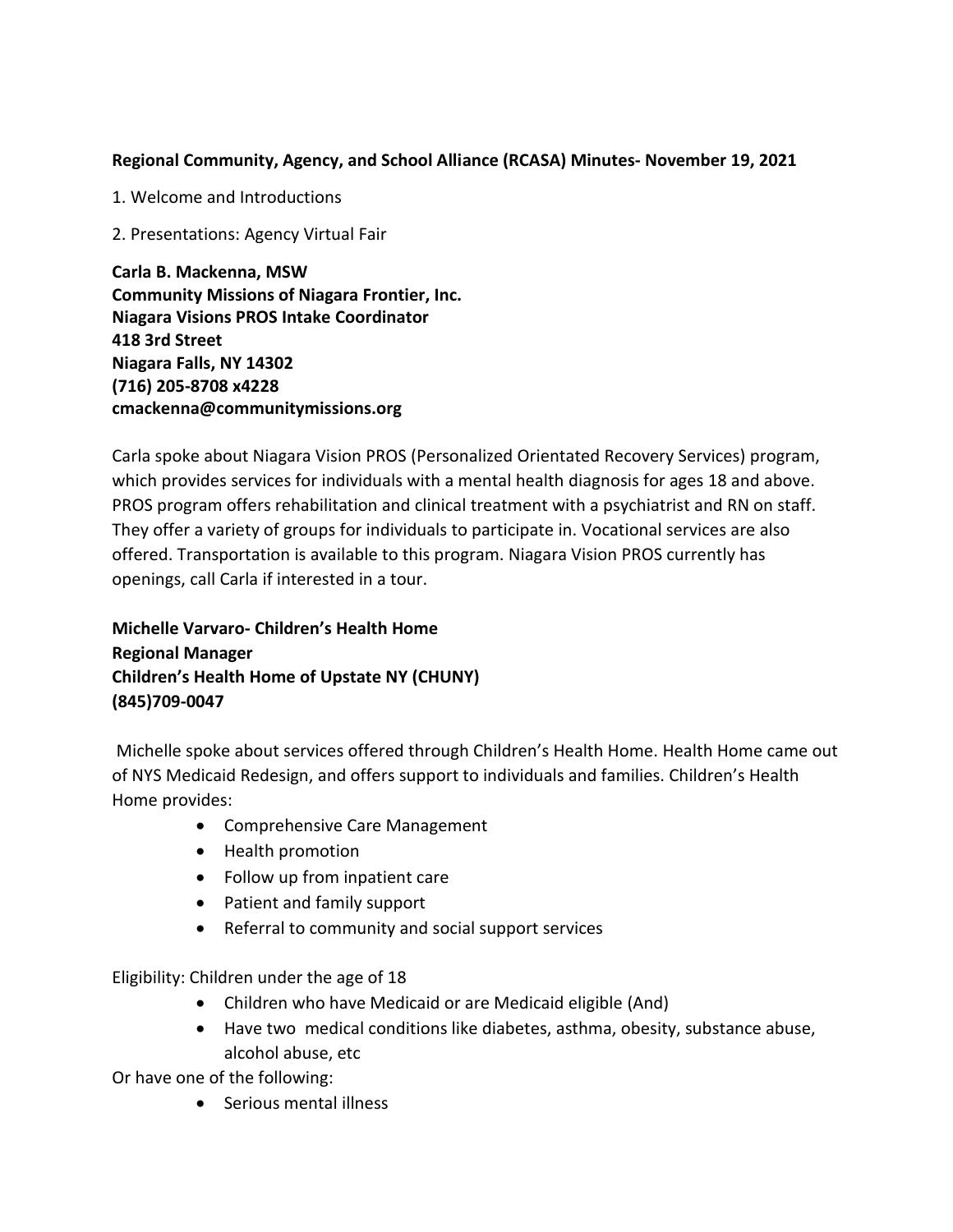- HIV/AIDS
- Complex trauma

After age 18, individuals transition into adult health home. CHUNY offers services in both Niagara and Orleans Counties. Any questions, please call Michelle.

**Shawna Dumphrey Community Missions Housing Intake Manager 1570 Buffalo Avenue Niagara Falls, NY 14303 716-285-3403 ext 2275**

Shawna spoke about housing options offered for adults (ages 18 and above) with emotional/mental illness. Community Missions provides a variety of housing options depending from 24 hour staffing, to subsidized apartments that offer limited case management. Virtual tours are offered. Referrals go through Niagara County SPOA. Participants contribute 30 percent of their income (SSI, SSD or other) toward rental costs.

Services offered: Assistance in locating quality housing Subsidized rent Assurance that the housing is furnished and appropriately equipped Linkage and coordination with community based services Tenant advocacy/Landlord relations Planned Transportation

**Melissa Rhim, LMSW Coordinator of Care Management Melinda.Rhim@orleanscountyny.gov Orleans County Mental Health & Community Services 14014 Route 31 West, Albion, New York 14411 585-589-3292**

Melinda spoke about the services Orleans County Mental Health offers.

Mental Health Programs offered include:

- Individual, family or group counseling
- Providers in all five school districts
- Care Coordination to assist with obtaining housing, or legal aid (for example).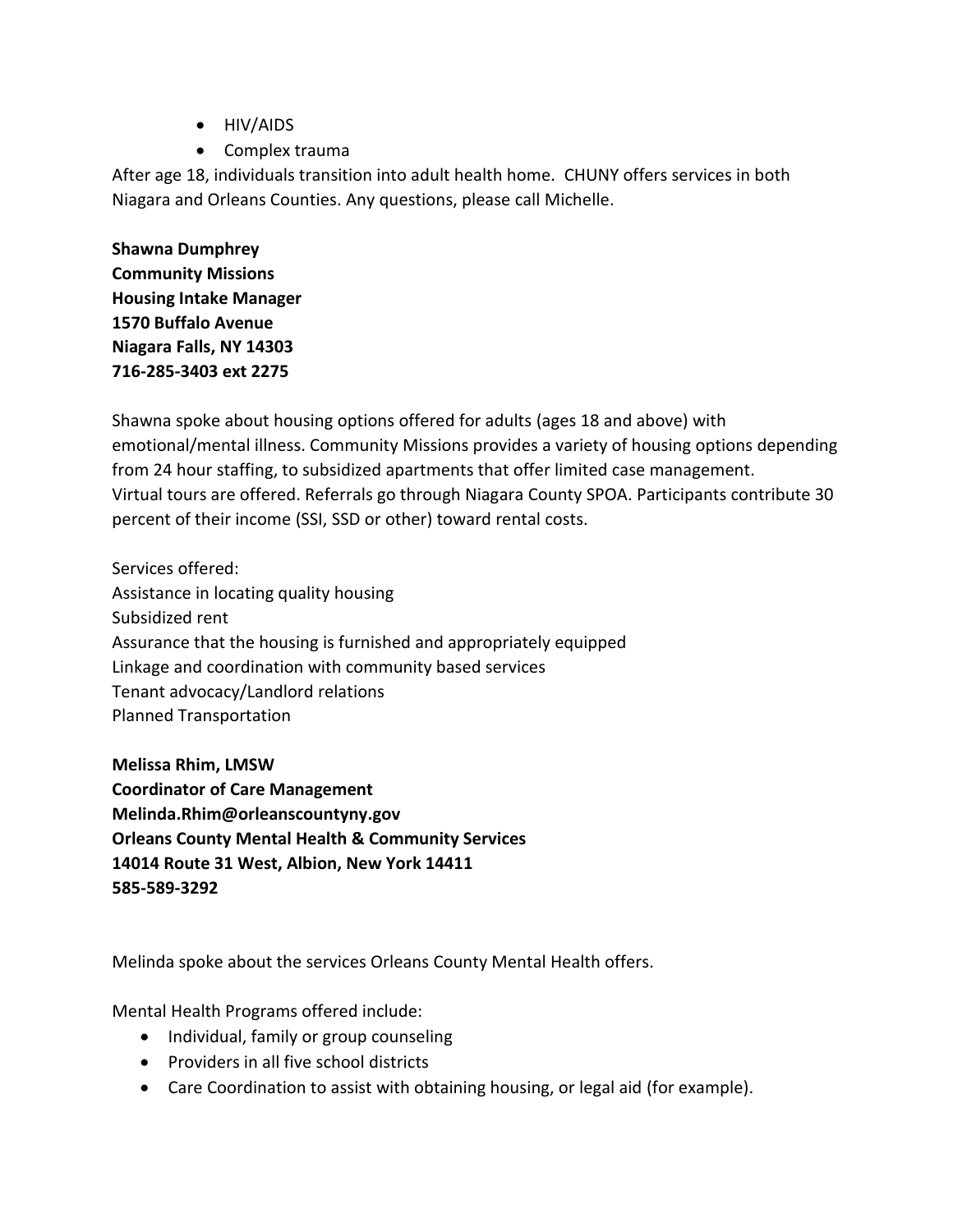- Medication monitoring and evaluations
- Outreach and education on topics related to mental health
- Crisis intervention, court evaluations and consultations

OCMH offers open access for new patients seeking treatment. Priority open access is Monday-Friday with start times at 1 pm and 2 pm. Bring ID and insurance card. Crisis Services Care and Crisis Helpline is a free and confidential, 24/7 crisis helpline answered by skilled counselors. Care and Hotline number: 585-283-5200, or text: 741741

**Kari Stadtmueller, LMHC Senior Licensed Clinician SPOA Program Coordinator Kari.stadtmueller@niagaracounty.com Niagara County Department of Mental Health and Substance Abuse (716) 438-3071**

Kari spoke about services offered and updates within Niagara County SPOA. Eligibility for referral: Niagara County resident, ages 5-20 years old, and have a diagnosis of severe emotional disturbance.

SPOA's services provided:

- Case Management (former intensive and supportive case management)
- Community Crisis Intervention
- Mobile Integration team
- Multisystem therapy
- In-Home Respite
- Family Support

Individuals need to have Medicaid, or be working towards obtaining. There are non-Medicaid spots for children if they have mental health needs. Kari mentioned people can call her at if there are any questions, or if unsure about a referral. The 24-hour crisis line: 285-3515.

**Laura Lloyd, BSW Family Peer Support Supervisor New Directions Youth & Family Services, Inc. 6395 Old Niagara Road Lockport, NY 14094 (716) 535-1745**

Laura spoke about services offered through New Directions.

- Children's Clinic of WNY
- Outpatient mental health counseling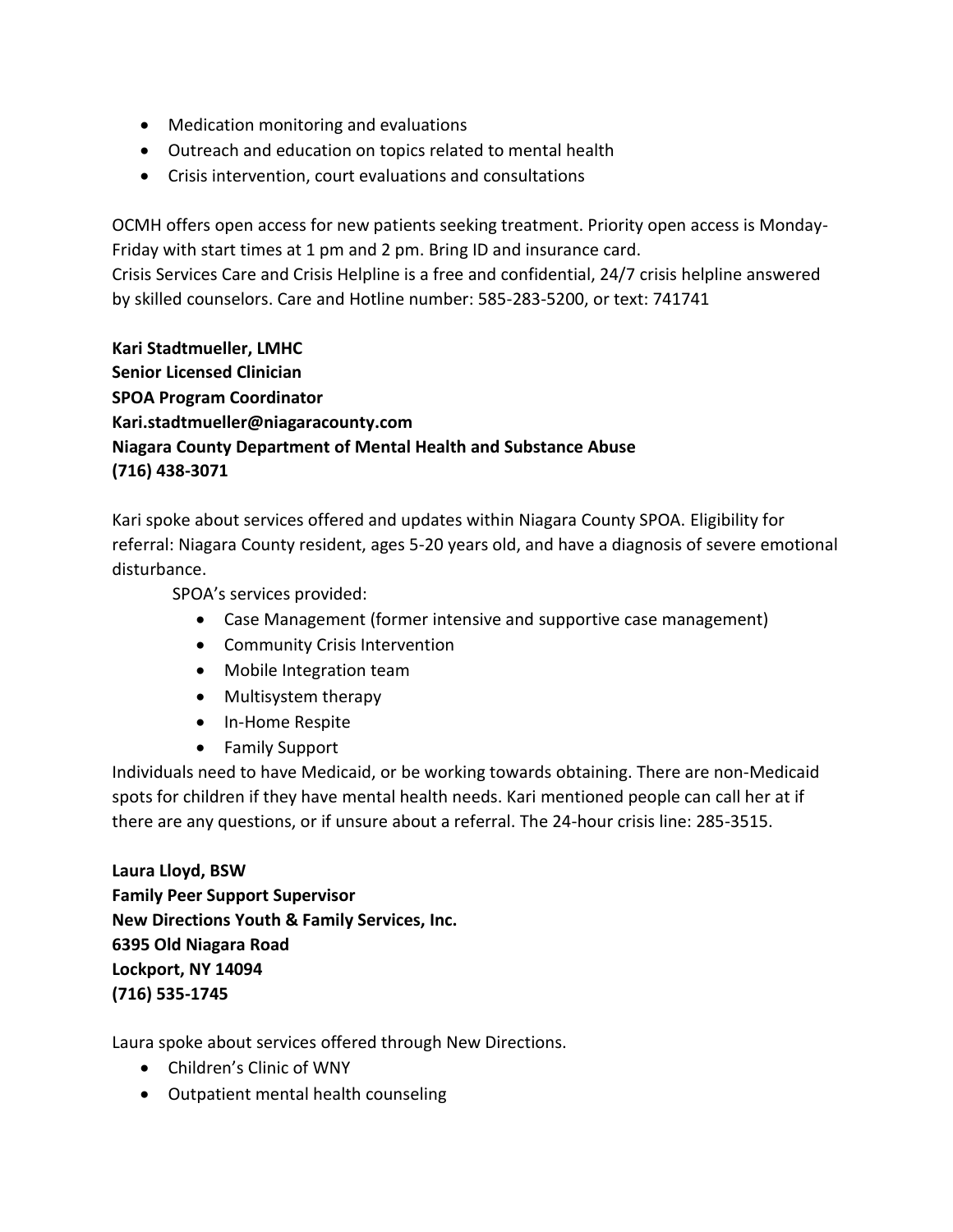- Psychiatry services for children and adolescents 5-21 for families living in Niagara and Erie Counties. Offer services both in-person and telehealth utilizing Trauma Informed and Solution Focused Care.
- Anyone can make a referral for services, and self-referrals. Some services require a referral from a Licensed Practitioner.

**Alan Vanesky- Person Centered Services Community Relations Manager avenesky@personcenteredservices.com 716-324-5100 ext 1917**

Alan provided information and updates on Care Coordination and enhances case management, which promotes integration of primary and behavioral healthcare to better meet needs of OPWDD individuals. Person Centered Services offers specialized caseloads and a Benefits and Entitlement Specialist.

Health Home Core Services provide:

- Comprehensive Care Management
- Care Coordination and health promotion
- Comprehensive Transitional Care
- Individualized and family/advocate support
- Referral to community and social supports
- Use of health info technology to link services

Eligibility: Developmental disability that is described by certain qualifying diagnosis or condition before the age of 22. Developmental disabilities include: intellectual disability, autism, cerebral palsy, epilepsy, familial dysautonomia, and neurological impairments.

Person Centered Services has a referral packet on their website and includes an orientation video. Hot Topic Webinars are also available on their website and information for transition aged students.

Family or a referral source can start the intake process. Toll free phone number 855-208-3533.

**Elisabeth (Libby) Bentley Prime Care Coordination Student and Family Education Specialist Prime Care Coordination 585-491-5836 elisabeth.bentley@primecareny.org**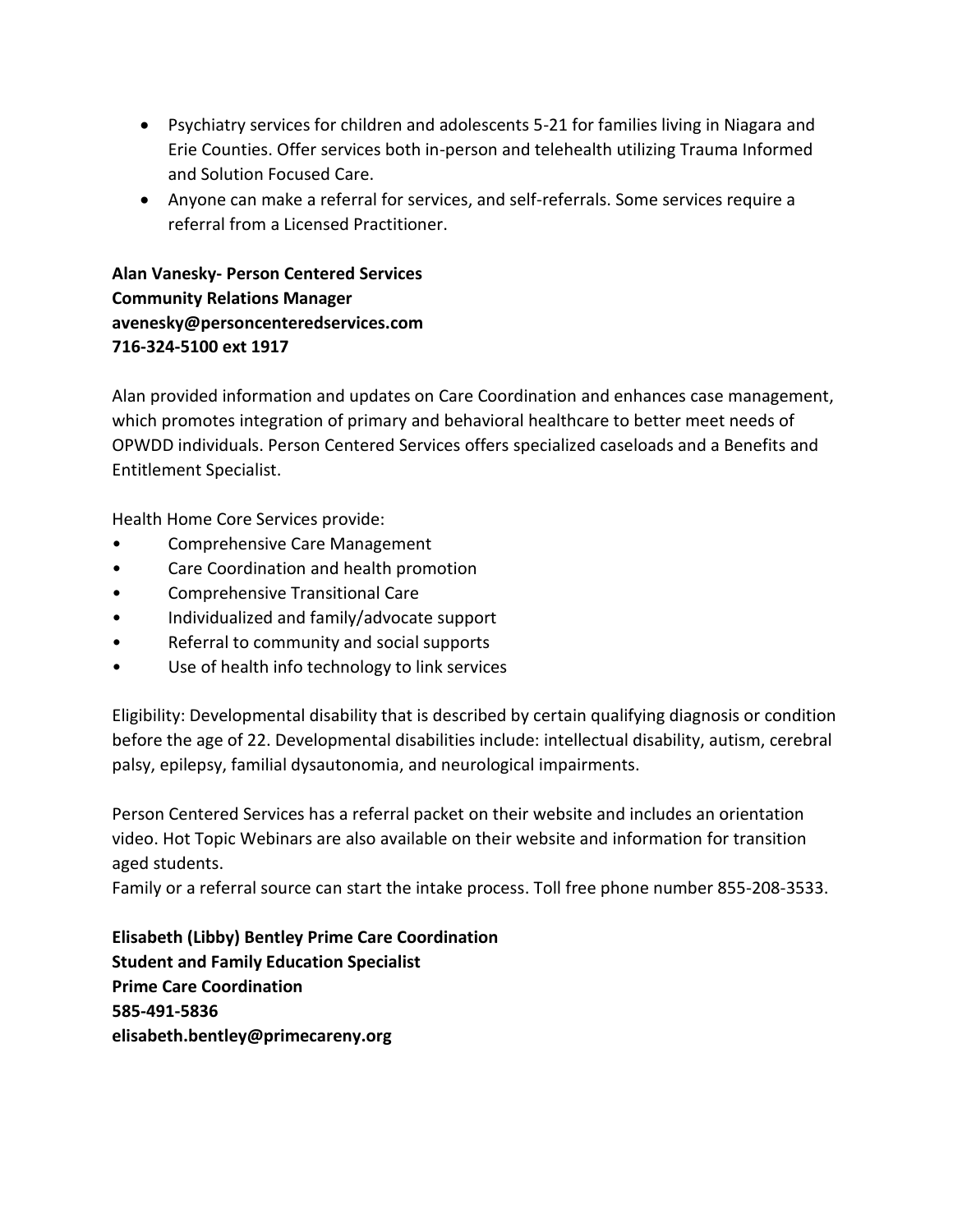Prime Care also provides Care Coordination to this region. Libby spoke about the services offered through the Student Information Specialist at Prime Care. The Student Information Specialist can assist families with navigating the school system and can attend school meetings with parents. This service can assist students and their families with transition planning for graduating students.

Any questions please contact Libby or Prime Care Coordination: 1-844-347-3168.

**Jennifer Loughran, LMSW- Horizon Health [JLoughran@horizon-health.org](mailto:JLoughran@horizon-health.org) [www.horizon-health.org](http://www.horizon-health.org/) 716-831-1800**

Jennifer spoke about services offered through Horizon Health Services. This agency has twenty locations in Niagara, Erie, and Niagara Counties. This agency provides hope and healing for individuals and their families dealing with substance use and /or mental health disorders.

Comprehensive and person-centered care for the treatment of mental health and/or substance use disorders including: outpatient, detox and stabilization, residential treatment, and support services. Telehealth offers mental health counseling, substance counseling and psychiatry services. Horizon Health offers mental health and substance use treatment for adolescents, ages 13 and older.

Additional services:

- Parent and Family Support Services
- CRAFT
- Adolescent and Adult Psychiatry
- Support Services including: Care Coordination, Recovery Coaching, Financial Social Work, and Therapy Dog Program.
- Jennifer also spoke about a variety of services provided for women's services, Veterans and First Responders, Children's Services (ages 3+), and LGBTQIA+ Services.

Any questions, call the Admission team at 716-831-1800.

**Tonia Weichmann- Parent Network Transition Coordinator 1021 Broadway Street Buffalo, NY 14212 Office: (716)-332-4163**